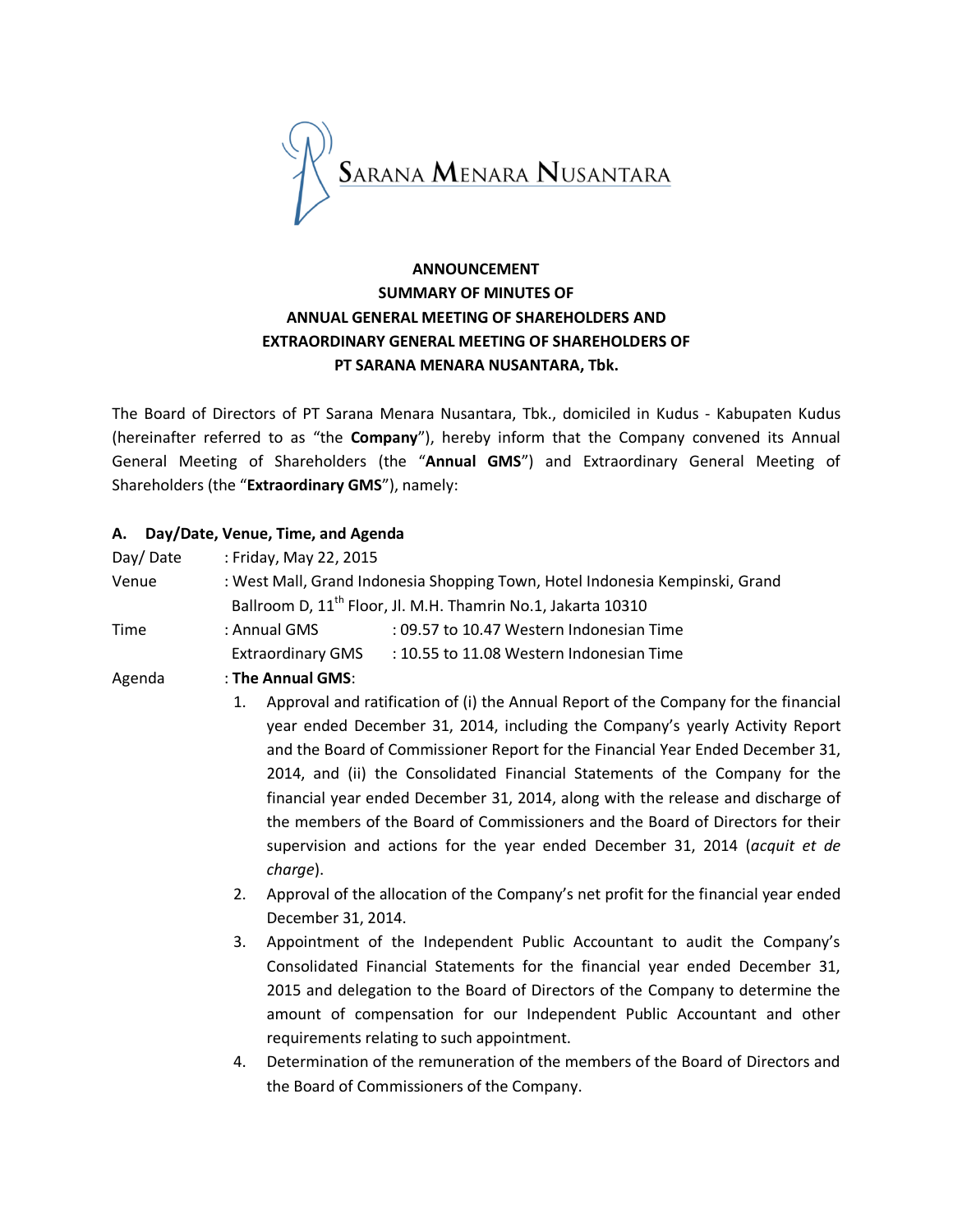5. Re-appointment of the current members of the Board of Directors and the Board of Commissioners.

### **The Extraordinary GMS**:

Amendment of the Articles of Association of the Company, as required by OJK Rule No. 32/POJK.04/2014 dated December 8, 2014 on Planning and Convening Public Companies' General Meeting of Shareholders and OJK Rule No. 33/POJK.04/2014 dated December 8, 2014 on the Board of Directors and Board Commissioners of a Listed Company or a Public Company.

## **B. Members of the Board of Directors and the Board of Commissioners of the Company attended in the Annual GMS and the Extraordinary GMS**

The Annual GMS and the Extraordinary GMS was attended by the members of the Board of Directors and the Board of Commissioners, namely:

#### **Board of Directors:**

| <b>President Director</b> | : Mr. Adam Gifari          |
|---------------------------|----------------------------|
| Director                  | : Mr. Kenny Harjo          |
| Director                  | : Mr. Michael Todd Bucey   |
| Independent Director      | : Mr. Stephen Duffus Weiss |

### **Board of Commissioners:**

| President Commissioner | : Mr. Tonny Kusnadi |
|------------------------|---------------------|
| Commissioner           | : Mr. Ario Wibisono |

### **C. Chairman of the Meeting**

The Annual GMS and the Extraordinary GMS was chaired by Mr. Tonny Kusnadi as the President Commissioner of the Company.

### **D. Attendance of the Shareholders**

The Annual GMS was attended by the shareholders and/or proxies of the shareholders entirely representing 7,558,680,131 shares which constitute 74.083% of the total shares with duly voting rights issued by the Company.

The Extraordinary GMS was attended by the shareholders and/or proxies of the shareholders entirely representing 8,057,994,229 shares which constitute 78.977% of the total shares with duly voting rights issued by the Company.

### **E. Resolution-Adopting Mechanism**

Resolutions of the Annual GMS and the Extraordinary GMS were adopted by mutual consensus, failing such mutual consensus, by affirmative voting.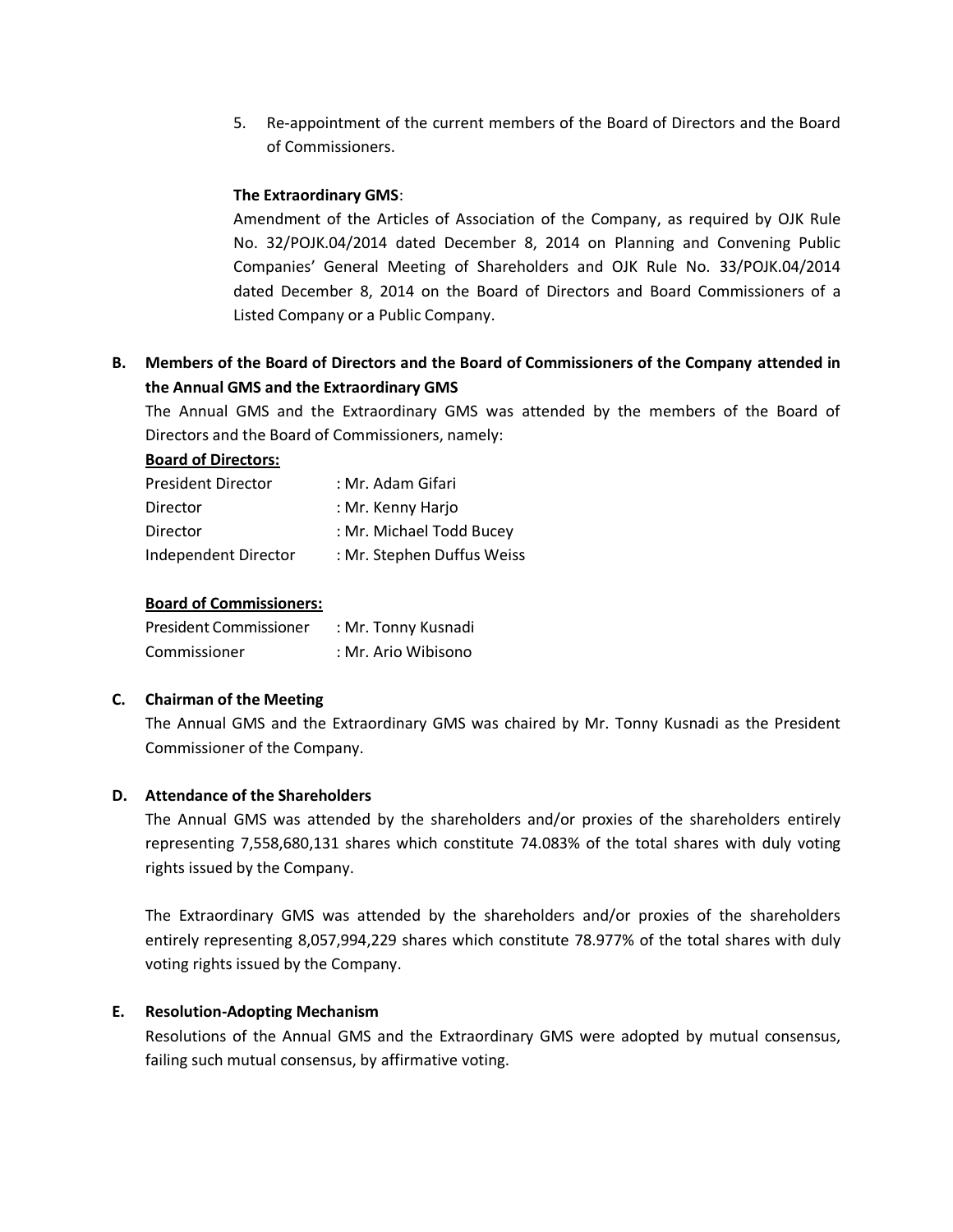### **F. Opportunity to Ask Questions and/or to Give Opinions**

The shareholders were given the opportunity to ask questions and/or to give opinions in each agenda of the Annual GMS and the Extraordinary GMS, however no shareholder or proxies of the shareholders who asked questions and/or opinions.

### **G. Voting / Resolution-Adopting Results**

Resolution - adopting results through voting in the Annual GMS and the Extraordinary GMS are as follows:

| Agenda | Agree         | <b>Disagree</b> | <b>Abstain</b> |
|--------|---------------|-----------------|----------------|
| First  | 7,558,680,131 | None            | None           |
|        | (100%)        |                 |                |
| Second | 7,558,680,131 | None            | None           |
|        | (100%)        |                 |                |
| Third  | 7,558,680,131 | None            | None           |
|        | (100%)        |                 |                |
| Fourth | 7,558,680,131 | None            | None           |
|        | (100%)        |                 |                |
| Fifth  | 7,274,422,564 | 284,257,567     | None           |
|        | (96.24%)      | (3.76%)         |                |

#### **The Annual GMS**:

### **The Extraordinary GMS**:

| Agenda | Agree         | <b>Disagree</b> | <b>Abstain</b> |
|--------|---------------|-----------------|----------------|
|        | 8,057,994,229 | None            | None           |
|        | $(100\%)$     |                 |                |

### **H. Resolutions of the Annual GMS and the Extraordinary GMS**

In the Annual GMS the resolutions were adopted, basically as follows:

### **The First and the Second Agenda:**

- 1. Approved and ratified the Annual Report of the Company for the financial year ended December 31, 2014, including the Company's yearly Activity Report and the Board of Commissioners report for the Financial Year Ended December 31, 2014, and the Consolidated Financial Statements of the Company for the financial year ended December 31, 2014, along with the release and discharge of the members of the Board of Commissioners and the Board of Directors for their supervision and actions for the year ended December 31, 2014 (*acquit et de charge*), as long as their actions include actions related to the business activities which are the derivative main business activities of the Company as reflected in the Company's Annual Report and Financial Statements for the financial year of 2014.
- 2. Approved the allocation of the Company's net profit for the financial year of 2014, as follows: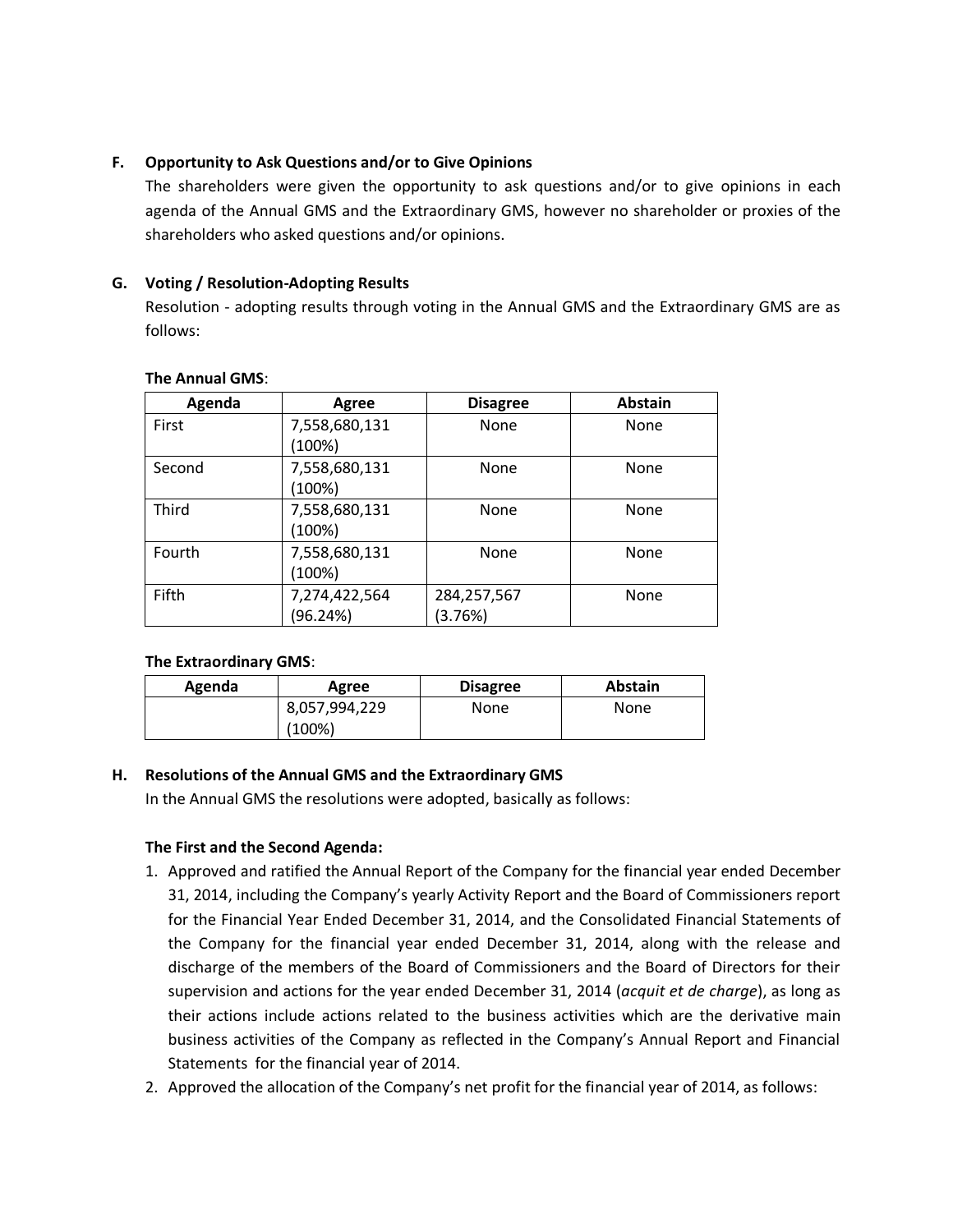- a. not to distribute dividends to the shareholders of the Company;
- b. Rp 100,000,000 (one hundred million Rupiah) would be allocated and recorded as reserve fund;
- c. Rp 839,317,000,000 (eight hundred thirty nine billion three hundred seventeen million Rupiah) would be allocated and recorded as retained earnings, which would be used for the working capital of the Company.

### **The Third Agenda:**

Approved to delegate authority to the Board of Directors of the Company to appoint an Independent Public Accountant to audit the Company's Consolidated Financial Statements for the financial year ended December 31, 2015 and to determine the amount of compensation for the Independent Public Accountant and other requirements relating to such appointment.

### **The Fourth Agenda:**

Approved to delegate authority to the controlling shareholder of the Company, namely PT Sapta Adhikari Investama to determine the remuneration and/or allowance of the members of the Board of Commissioners and the Board of Directors of the Company by taking into consideration the recommendations of the Board of Commissioners of the Company, where the Board of Commissioners of the Company would take into consideration the recommendations of the Remuneration and Nomination Committee of the Company.

### **The Fifth Agenda:**

1. Re-appointed and determined the composition of the members of the Board of Directors and the Board of Commissioners of the Company for a new period and term of office effectively as of the closing of this Meeting up to the closing of the Annual General Meeting of Shareholders of the Company in 2018 (two thousand and eighteen) with the following composition:

### **Board of Directors:**

| <b>President Director</b> | : Mr. Adam Gifari          |
|---------------------------|----------------------------|
| Director                  | : Mr. Kenny Harjo          |
| Director                  | : Mr. Michael Todd Bucey   |
| <b>Director</b>           | : Mr. Steven James Mudder  |
| Independent Director      | : Mr. Stephen Duffus Weiss |

### **Board of Commissioners:**

| President Commissioner   | : Mr. Tonny Kusnadi            |
|--------------------------|--------------------------------|
| Commissioner             | : Mr. Ario Wibisono            |
| Independent Commissioner | : Mr. John Aristianto Prasetio |

2. Delegated authority and power to the Board of Directors of the Company, with the right of substitution, to contain and/or state the resolutions on the composition of the members of the Board of Directors and the Board of Commissioners as above in a deed drawn-up before the Notary, who would further notify the Minister of Law and Human Rights and authorized parties,